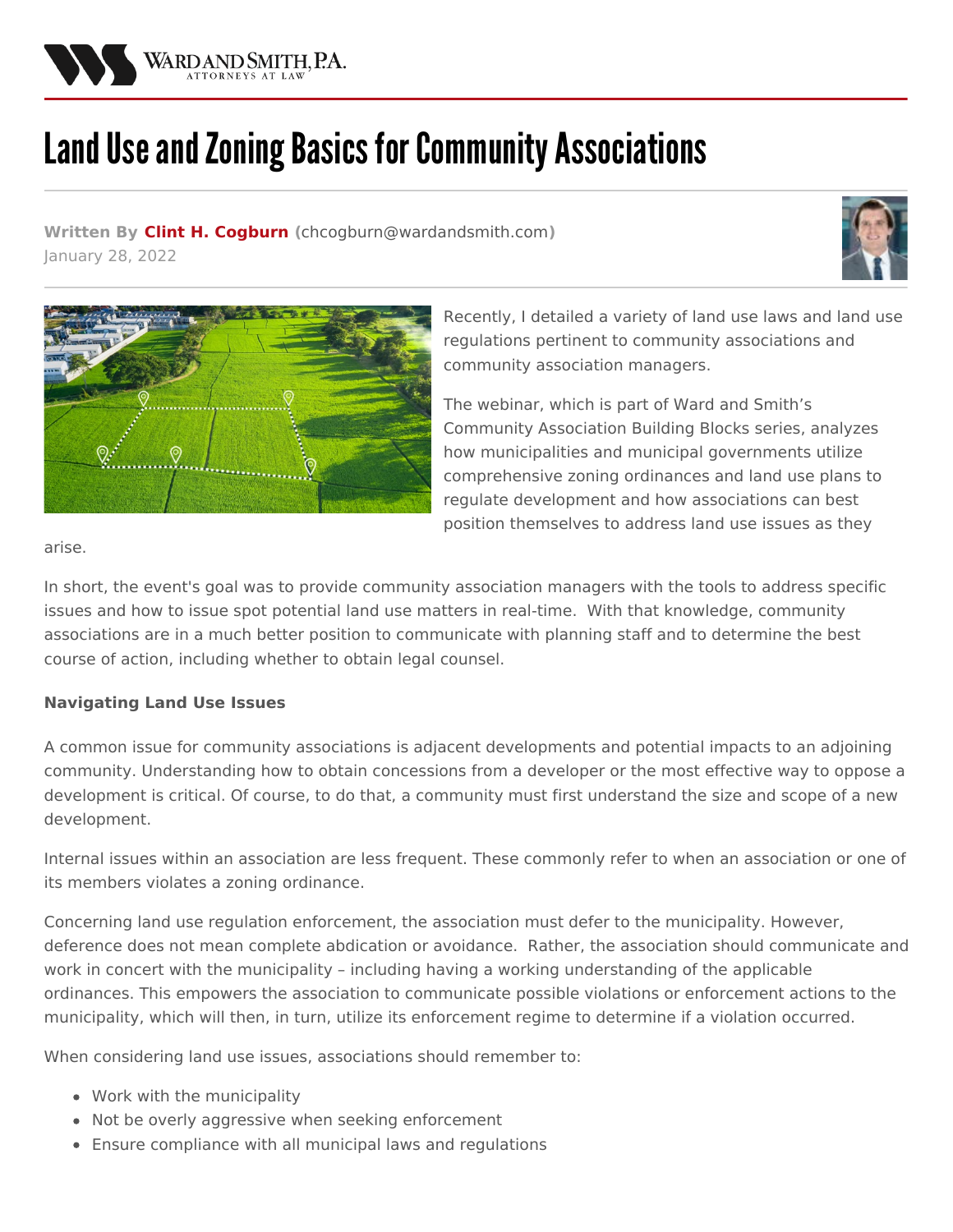However, if an association is implicated, or at-risk, by a potential violation, the association should be aggressive in addressing the violation and likely should seek out legal counsel to understand the scope of the potential violation, remediation measures, and potential exposure.

## **Understanding the Basics**

Step one in the land use ABCs is figuring the jurisdiction in which the association is located. Knowing if the association and applicable property are in the city, county, or within an Extraterritorial Jurisdiction (ETJ) is essential in determining which laws apply to a certain scenario.

After determining whether the association is in a city, county, or ETJ, the next step is to perform due diligence concerning the jurisdiction and the zoning and land use regime. In doing so, it is paramount to consider the following:

- Uniform Development Ordinance (UDO) or Land Development Ordinance (LDO) These are the core documents that set use restrictions, permitted uses, development standards, parking regulations, signage, height restrictions, buffering, and setbacks
- Comprehensive Plan Plans which assess future land use for the jurisdiction, defining types of uses, desirable patterns, and trends for development; not legally binding but often reviewed by staff to evaluate specific requests
- Zoning Map A map reflecting the current zoning of a parcel or parcels, as well as what the zoning may be for parcels adjacent to the association

Knowing who to contact is also critical. Every city, town, or county will have a dedicated planning and development department available to answer any questions from the association. Use them as a resource and do not hesitate to schedule meetings or conference calls with them to review pertinent land use matters.

There are three boards and commissions that consider land use related cases:

- 1. Planning Board/Zoning Commission Volunteer board that takes a first look at cases and then makes a recommendation to the board of adjustment, city council, or county commission.
- 2. Board of Adjustment Specialized board that hears a narrow subset of cases, such as variances, historical preservation issues, and special use permits.
- 3. City Council/County Commission Makes final decisions on re-zonings and ordinance changes.

## **Zoning Issues and Special Use Permits**

A UDO or LDO will define numerous districts, typically categorized as single-family, multifamily, office and institutional, commercial, and industrial. Certain uses will be prohibited or allowed within each district, including some that are permitted with certain conditions or subject to a special use permit.

A request for rezoning refers to a request to change the parcel's zoning district. The decision to rezone a property can be based on community input, economic impact, and potential community impact. Significant discretion is afforded to the Zoning Commission, City Council, and County Commission for these types of legislative decisions.

Similar to a standard rezoning, conditional rezoning is a request to change a parcel's zoning district. However, it varies from the standard rezoning insofar as additional conditions beyond those required by the UDO or LDO are incorporated into the request. For adjacent development, Associations should consider using conditional rezoning as a tool in working with developers. This can be a way for associations and developers to find agreement on how a development should look and be structured. Variance requests seek to vary from the